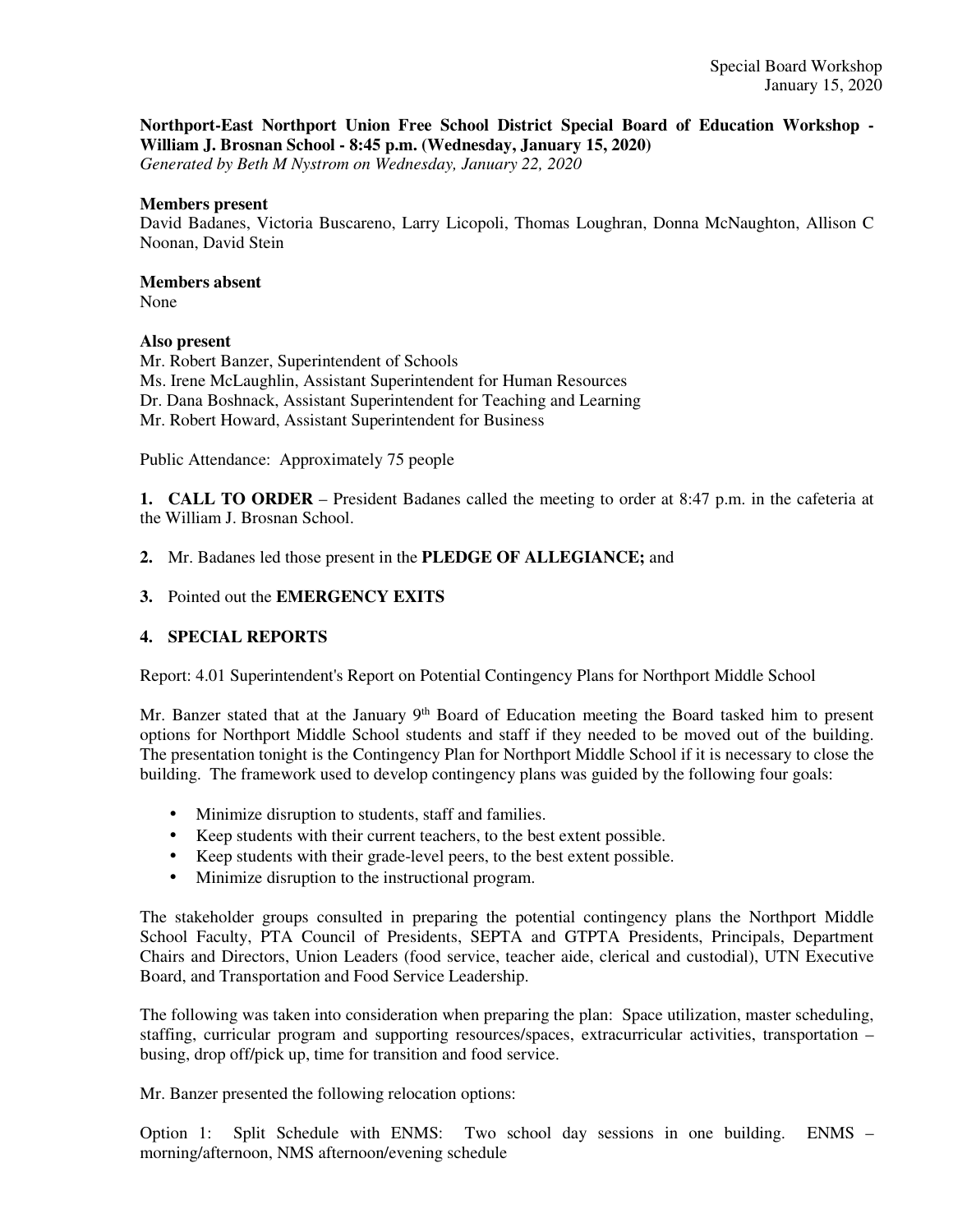#### Pros:

- All NMS students will be together
- Access to labs and all other specialized instructional spaces

## Cons:

- Tremendous disruption to schedule of students, families & staff
- Impact to sports teams likely to lose spring season
- Significant increase to transportation

Option 2: NMS and ENMS  $6<sup>th</sup>$  grade to Elementary Schools. All (ENMS & NMS)  $7<sup>th</sup>$  and  $8<sup>th</sup>$  grade attend ENMS

### Pros

- Secondary grade levels have access to Labs and other specialized instructional spaces
- All  $7<sup>th</sup>$  &  $8<sup>th</sup>$  grade students would be together
- Sports/extracurriculars maintained for NMS and ENMS

# Cons

- Impacts every school in the district but the High School (Pulaski & Dickinson currently at capacity)
- Would require a rebuild of the Middle School schedule(s)
- Loss of teaming for  $6<sup>th</sup>$  grade students and teachers
- Many students will have a different teacher for the rest of the year
- Moderate increase to transportation
- Logistics for athletics operating both sports programs

# Option 3: All or Part (grade level) of NMS to WJB

# Pros

- Students stay together
- Minimal changes to transportation

# Cons

- Current setup of building does not provide adequate instructional space
- Will not be ready until September 2022 at the earliest due to voter funding approvals, SED approval and construction timelines
- Costs for full renovation estimated to be between \$15-20 million

Option 4: One team of  $6<sup>th</sup>$  grade to Bellerose and two teams of  $6<sup>th</sup>$  grade to Norwood,  $7<sup>th</sup>$  Grade to ENMS, and 8th Grade to NHS

# Pros

- Secondary grade levels have access to Labs and other specialized instructional spaces
- Sports are maintained with some logistical challenges
- Transportation feasible but will require bus transfers at WJB
- All students maintain their instructional teams

Cons

- Relocates NHS students & teachers from H wing
- Increased traffic congestion during arrival and dismissal times
- Longer ride times on bus due to transfer
- In some instances teacher schedules would change (Some students may have a different teacher)

Mr. Banzer stated that Option 4 was the recommended contingency plan for NMS if necessary.